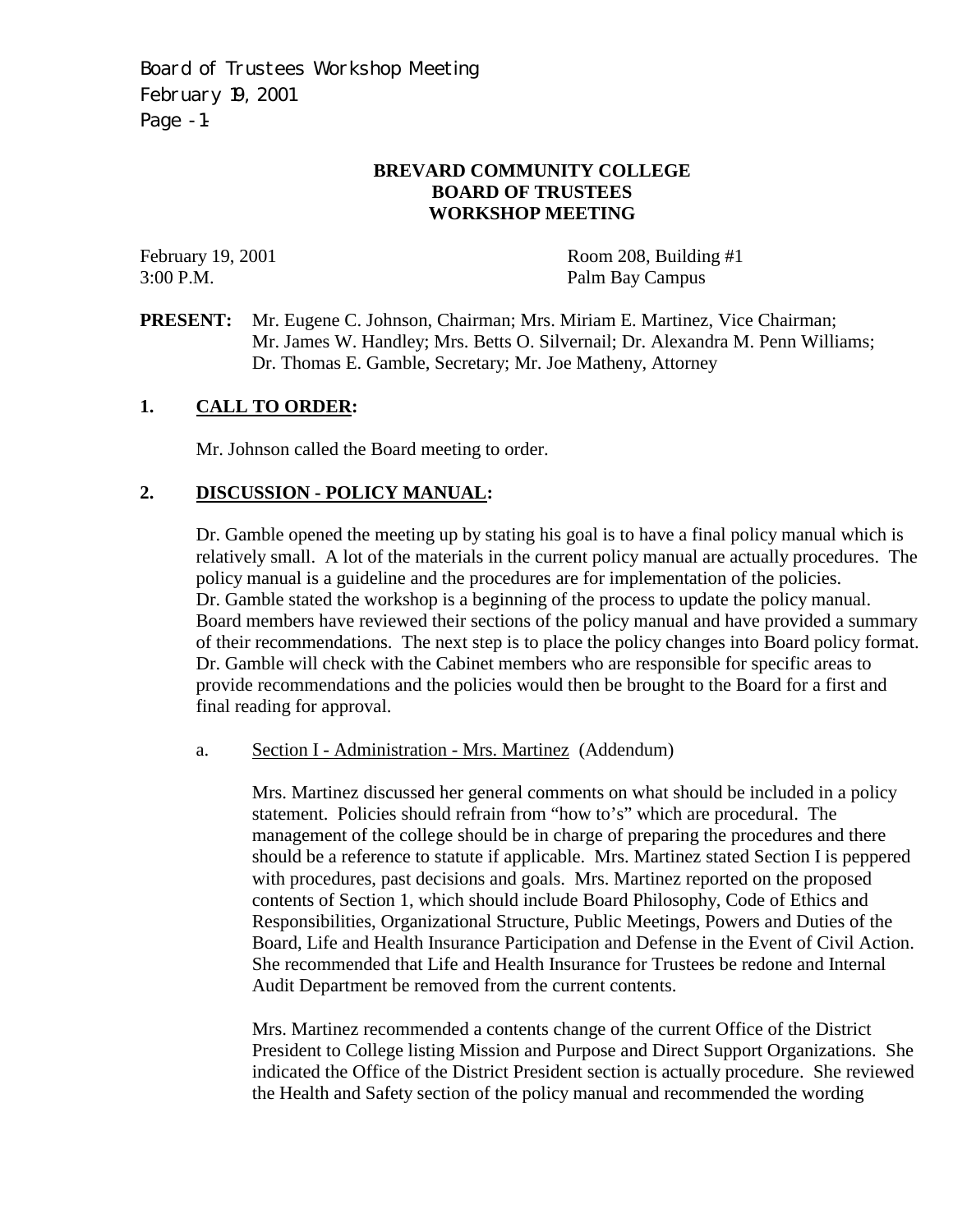Board of Trustees Workshop Meeting February 19, 2001 Page -2-

> Proscribed Items or Activities be expanded to Proscribed Items or Activities on Campus. Mrs. Martinez also recommended the wording Sexual Harassment and Assault be changed to Harassment.

> Pertaining to the contents of College Operations, Mrs. Martinez recommended the topics listed be Equity Program, Naming and Use of College Facilities, Commemorative Acts, Memorial Gifts and Americans with Disabilities. College Information should be eliminated as procedure.

Mrs. Martinez reported a common template should be used for each policy and a summary statement should be included. She reviewed other specific recommendations which included that Policy 100.01 be broken into separate policies for A. Philosophy of the Board, B. Code of Ethics/Responsibilities, C. Memberships and Meetings and that the numbered sections of D. Powers and Duties of the Board be removed as it is procedural. Policy 100.02, College Trustees: Life and Health Insurance should be rewritten in policy terms. Mrs. Martinez discussed the use of "the college" versus "the board of trustees" in Policy 100.03. Dr. Gamble reported typically the term "college" would be appropriate for the Board of Trustees unless specifically relating to Board function. It was discussed that it should be employee or Board of Trustee member. Mr. Matheny reported in some cases the policy tracks the language of the state statute.

Mrs. Martinez provided a copy of the policy template Harris uses.

b. Section II - Business - Mrs. Silvernail (Addendum)

Mrs. Silvernail reported she reviewed Section II of the policy manual with Mr. Al Little, Vice President for Finance and Administrative Services and Mr. Mark Cherry, Associate Vice President, Collegewide Accounting. She provided an overview of recommended changes. She recommended in Policy #200.02, Fund Depositories, that instead of requiring every 4 years the college request a bid for banking services from all banks in Brevard that it require every 5 years the college either issue a request for proposal for banking services or negotiate a contract based on the results of a request for proposal from a state entity. This would allow the college to request proposals from those banks that are the strongest financially.

Mrs. Silvernail recommended the wording for Policy 201.02, Expenditures, Section D be changed to allow travel reimbursement for BCC Employees, Board Members, students, and certain invited college guests. She also recommended the policy should include that in-country reimbursement is allowed for travel from identified home base to other county locations for college business.

Mrs. Silvernail recommended Policy 201.03, Competitive Bidding, have a new section C added with the wording "The College should periodically review continuing Legal, Audit, and Insurance Services. If an in-depth review is necessary, a RFP should be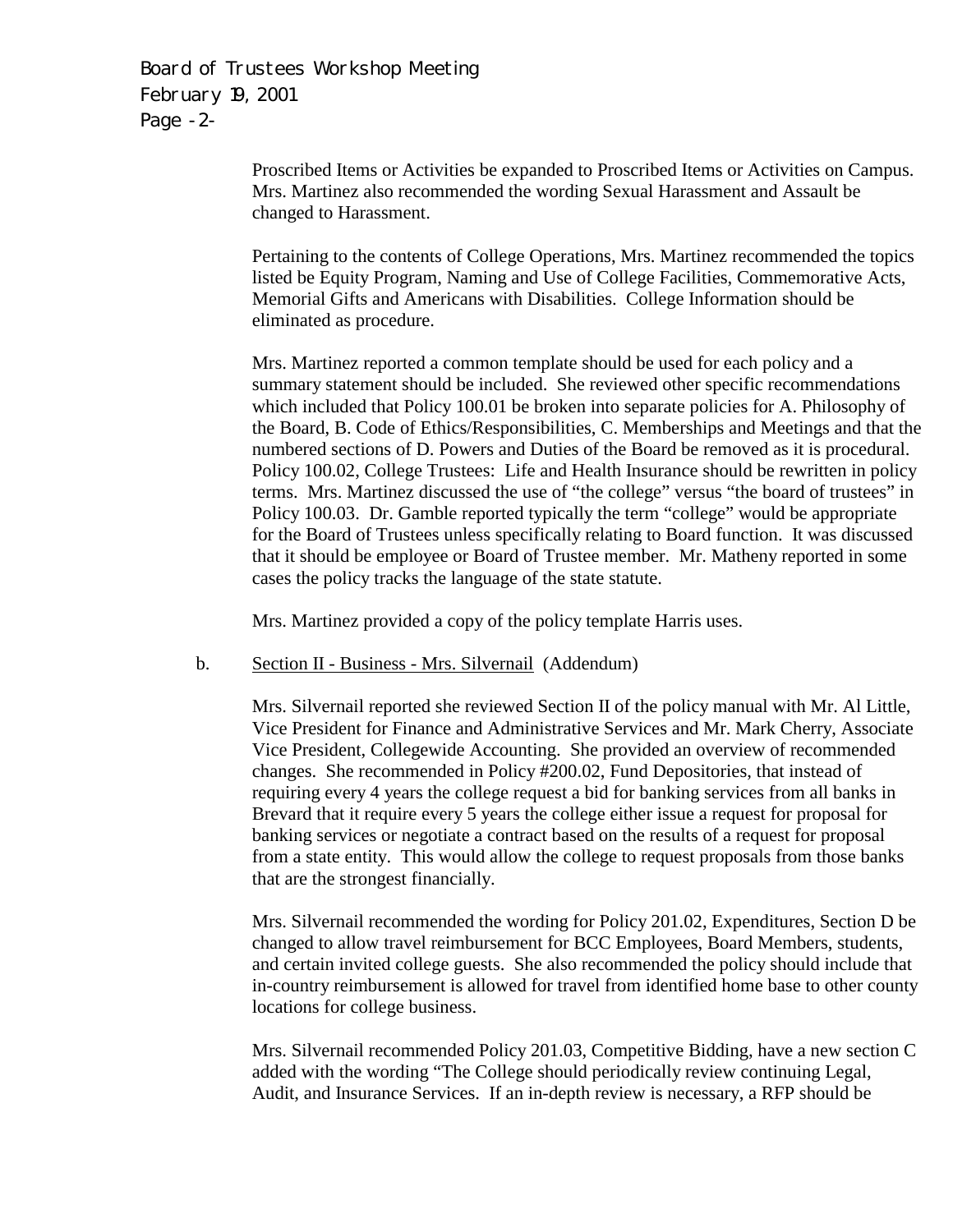Board of Trustees Workshop Meeting February 19, 2001 Page -3-

> issued and evaluated." Mrs. Silvernail stated she did not think these services require yearly RFP's, but believed the Board should be required to review them periodically to determine if it is time for an RFP to be issued.

Mrs. Silvernail recommended Policy 201.04, Construction Change Orders and Payments be changed from less than \$10,000 that the District President can authorize for a change order to the amount allowed by the threshold as designated by Florida Statute. She also recommended in Section B, Payments to Contractors, to change the percentage of retainage from 10% to 5%. Mr. Matheny reported the Board of Trustees has the right to remove the retainage requirement if the contractor is performing. It was recommended that wording be added to Policy 201.04, Section B that the retainage can be waived by the Board under certain circumstances.

Mrs. Martinez discussed if the college should have a corresponding policy for every state statute. Dr. Gamble suggested the policies could all read the college will follow state statute.

Dr. Penn Williams felt it should be a policy to set the amount and threshold to go to the Board for approval. Dr. Gamble reported it is generally advised to follow the state statute statement in these areas. Frequently the dollar amount gets reviewed and if there is a local policy which is significantly different it gets confusing. It was determined the wording should be, "The college will follow state statute in determining limits on use of funds by the president." Mrs. Martinez felt the wording should be as such so that if the state changes something, the policy should not have to be changed.

Mrs. Silvernail recommended the wording change for Policy 202.01, Solicitation of Private Funding, to change from disseminating annually to all college employees policies and procedures for fund-raising, grants, and contract procurement to disseminating upon employment and as deemed necessary.

Mrs. Silvernail reported Mr. Little recommended rewording of Policy 203.01 to sound more professional.

c. Section III - Personnel - Mr. Handley (Addendum)

Mr. Handley reported he reviewed the policies and felt some should actually be procedures. He had contacted Ms. Joni Oglesby, Associate Vice President, Human Resources, who reviewed the policies in detail.

Mr. Handley recommended Policy 300.01, Office of Human Resources: Records and Responsibilities, be moved to the Procedures Manual. Policy 301.01, Criteria for College Employment, Section A, should have a change in title to "Standards and Qualifications" and recommended some other wording changes. Section B should be moved to the Procedures Manual.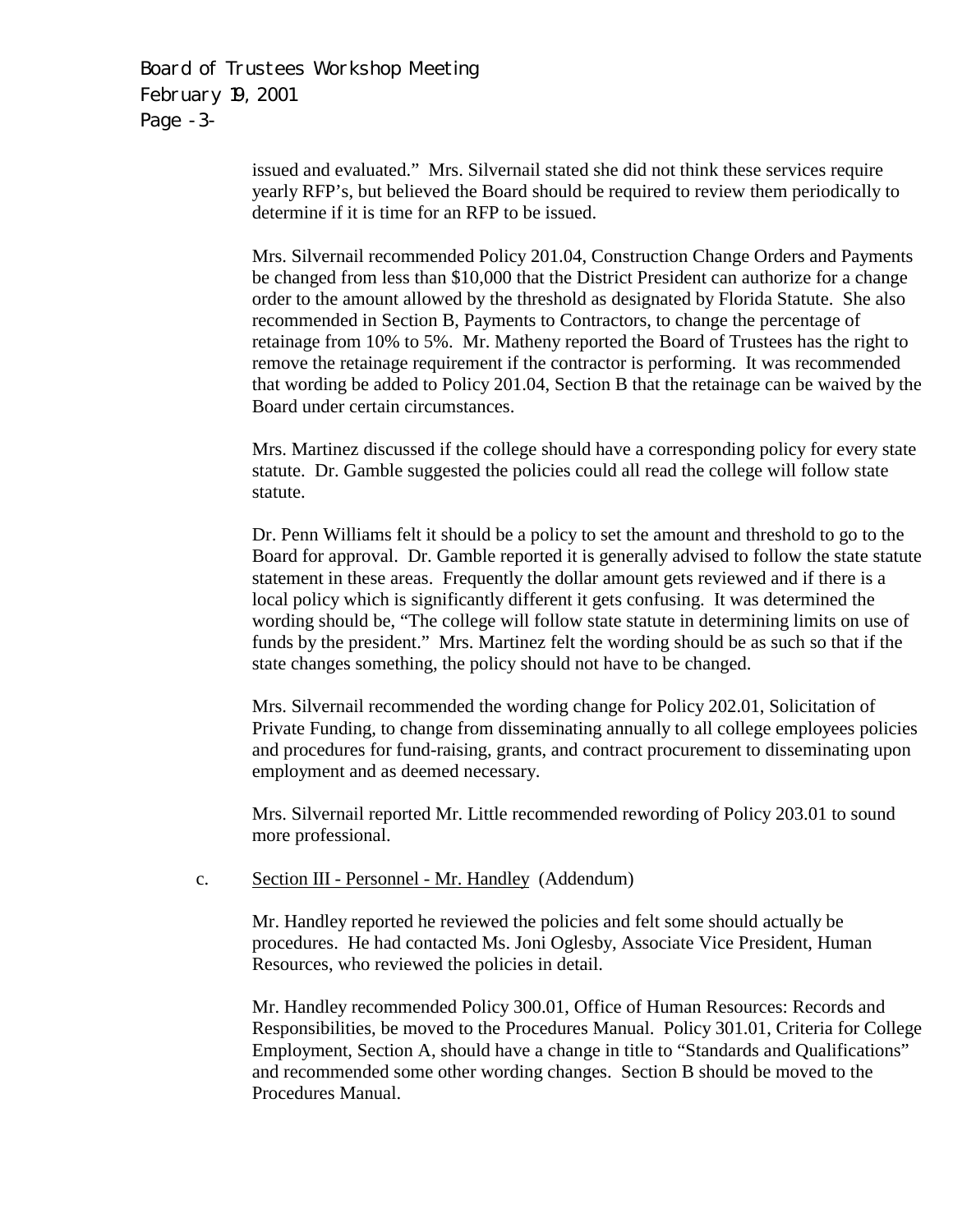Board of Trustees Workshop Meeting February 19, 2001 Page -4-

> Recommendations were reviewed for Policy 301.02, Employee Benefits. The introduction was recommended to read" "Full-time employees of the college will be eligible for all benefits available through the College. The District President will establish procedures for the eligibility of permanent part-time employees, retired employees, dependents of full-time employees, and Board Members (current or retired)." Sections A and B will be moved to the Procedures Manual. It was recommended that the reference to the Office of the Executive Vice President for Instruction be removed, as no such position exists.

> Wording changes were recommended on Policy 302.01, Contractual Matters, Employment at the College which were provided in Mr. Handley's addendum. It was recommended that the first paragraph of Policy 302.02, Work Load Scheduling and Compensatory Time be removed and it be added that the District President or designee will establish guidelines and procedures for flexible scheduling of employee work time. Sections A, B, C and D will be moved to the Procedures Manual. Policy 302.03, Employee Leaves of Absence, required no changes to Sections A , B and D. Section C requires a change in wording to types of leave which are available to college employees will be fully explained in the College Operational Procedures Manual. The remainder of Section C will be moved to the Operational Procedures Manual. Section E, Part 3, Pay Grades should be updated. In Policy 302.04, Employee Standard of Comportment, it was recommended that no changes be made to Sections A, B, or C. Suggested wording was provided for Sections D and E. The components of Sections D and E that are procedural will be moved to the Procedures Manual.

> Policy 302.05, Termination, Transfer, and Retraining of Personnel, was reviewed and recommendations were made in the wording for Section A, Part 1 and Part 2. Section B, Part 1 had no changes. It was recommended that the wording: the District President will establish procedures governing a reduction in force, including early retirement for non-instructional personnel be added. The remainder of Section B and Section C that are procedural will be moved to the Procedures Manual.

Policy 302.06, Evaluation of Personnel, recommendations were reviewed. Certain wording changes were made and it was recommended that Sections A and B will be moved to the Procedures Manual.

Policy 302.07, Grievance/Complaint Resolution and 302.08, Employee-Developed Materials/Copyright and Patent were discussed. Sections B, C, and D will be moved to the Procedures Manual.

It was recommended that wording should be added to Policy 303, Payroll, 303.01, Payment of Personnel, that: the District President or his/her designee will establish procedures to pay employees in accordance with applicable State and Federal laws and regulations. Sections A and B will be moved to the Procedures Manual.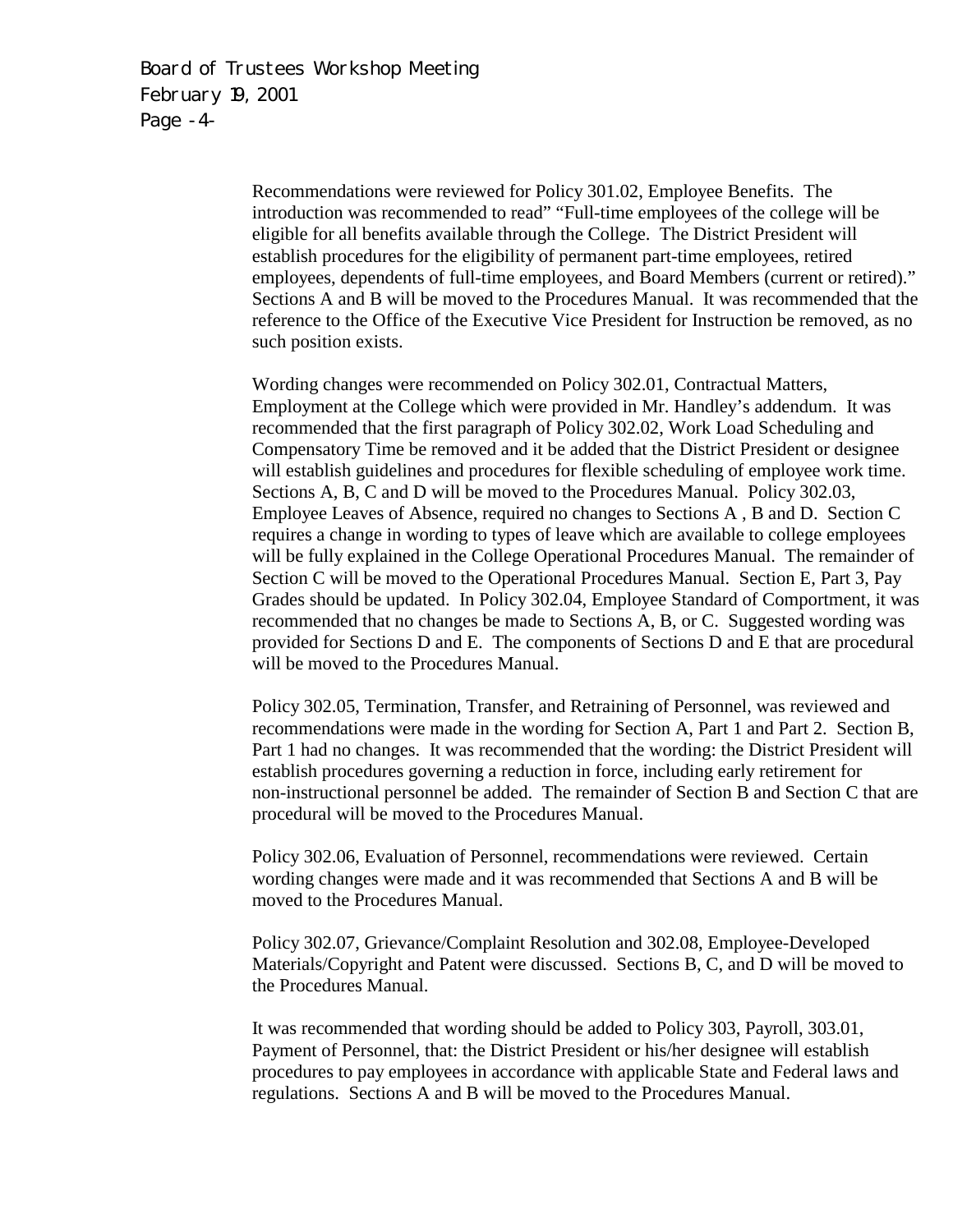Board of Trustees Workshop Meeting February 19, 2001 Page -5-

> It was recommended that in the introduction to Policy 303.02, Payroll Adjustments, that the second paragraph be added that: the District President or designee will develop guidelines and procedures to implement authorized payroll adjustments. Sections A and B will be moved to the Procedures Manual.

Mr. Lawton reported there have been quite a few changes to the personnel section of the procedures manual and he has provided a copy of the changes to Ms. Osborne. Mrs. Silvernail stated the next step should be reviewing the procedures. Dr. Gamble indicated it is the responsibility of the college's administration to update the procedures. The key is that the Board of Trustees must establish policies from which these procedures can be derived.

### d. Section IV - Students - Mr. Johnson (Addendum)

Mr. Johnson reported Dr. Judy Bilsky, Associate Vice President, Educational Services, assisted in the review of Section IV of the policy manual. Dr. Bilsky recommended the deletion of Campus Coordinator from Policy 400.05. It was recommended that Policy 400.06 be updated to reflect changes in state board rule requirements. It was recommended that the title of V.P. for Educational Services be changed to AVP for Educational Services in Policy 401.03. Policy 401.05, Section 3, should be reworded to clarify the proper flow of paperwork in regard to Student Appeals and the title of Dean of Student Development updated to Dean of Educational Services. Mr. Mark Cherry is currently updating Policy 401.05, Pro-Rata Refund, to reflect changes in federal financial aid regulations.

Mrs. Martinez suggested titles be removed from the policies in order to avoid having to change. Dr. Gamble reported he would like to get policies down to one page.

#### f. Section V - Instruction - Dr. Penn Williams (Addendum)

 Dr. Penn Williams reviewed her recommended changes to Section V - Instruction. She recommeded the addition of wording for Policy 500.01, Academic Freedom and Responsibility, to: an educator must maintain competence in his or her field of study. It was recommended that Policy 500.03, Continuing Instruction: High School Drop Outs Under 18, be reviewed for accuracy. Dr. Penn Williams recommended that the Florida statutes relating to this be reviewed carefully to properly align the board policy for compliance.

Dr. Penn Williams had no recommendations to Policy 500.04, Selection of Supplemental Materials for Instruction or Policy 500.05, Library Privacy. She recommended in regard to Policy 501.01, Accelerated Education Programs, Section F, Online Campus, that with the recent changes in the programs that the appropriate personnel review and make necessary changes. Dr. Penn Williams recommended changes in Policy 501.03,